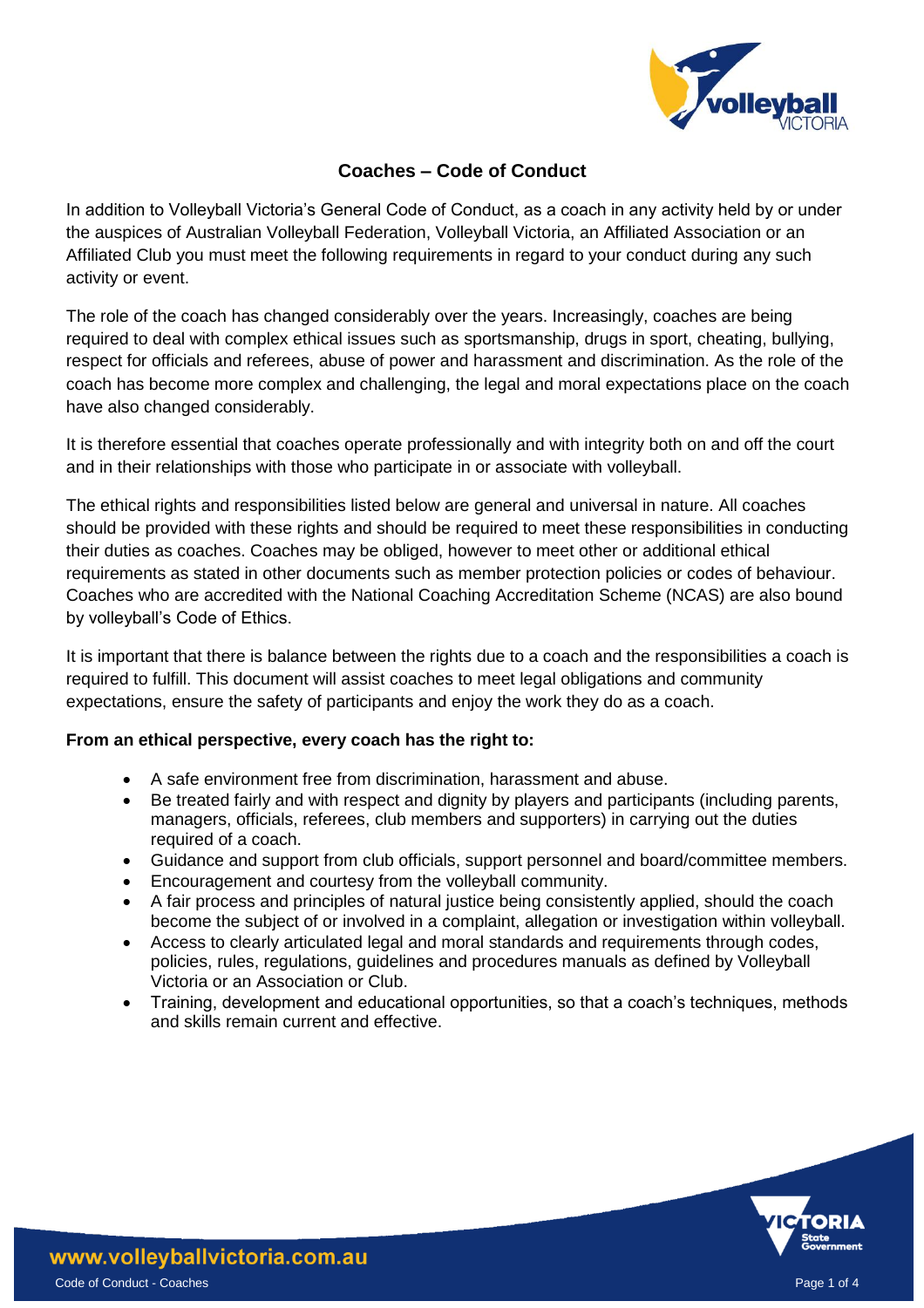

### **From an ethical perspective, every coach is responsible for:**

- Providing a safe environment for players and participants (including officials, referees, parents, managers, administrators and support personnel) that is free of discrimination, harassment and abuse.
- Treating all players and participants fairly, with respect and dignity regardless of gender, race, place of origin, athletic potential, colour, sexual orientation, religion, political beliefs, socioeconomic status and other conditions.
- Ensuring any physical contact with players is appropriate to the situation and necessary for the player's skill development.
- Developing the sporting skills, knowledge and experiences of players and participants.
- Ensuring they provide all athletes equal time, attention and sporting opportunities whenever possible.
- Promoting fair play, team work and appropriate sporting behaviour.
- Accepting and respecting the role of referees, officials and encouraging players to do likewise.
- Refraining from any behaviour that may bring volleyball or state, association or club into disrepute.
- Conducting yourself with integrity and honour both on and off the court and being a positive role model for others.
- Providing feedback to players, referees, officials, support personnel and other participants in a professional manner that is appropriate and sensitive to their needs and avoiding overly negative feedback.
- Maintaining an uncompromising adhesion to volleyball's standards, rules, regulations, codes, by-laws and policies encouraging players to do likewise. Coaches must accept both the letter and spirit of the rules.
- Understanding and complying with Victoria's child protection requirements.
- Not using their involvement with volleyball, a member association or an affiliated club to promote their own beliefs, behaviours or practices where these are inconsistent with those of the sport or the club.
- Being knowledgeable of compliance with the anti-doping rules set out by Australian Volleyball Federation in conjunction with the governing body Australian Sports Anti-Doping Authority (ASADA), Victorian Department of Sport and Recreation and/or Centre of sporting excellence or development (e.g. Academy of Sport, Australian Institute of Sport).
- Maintaining and improving coaching skills and qualifications through development, training and education opportunities.

#### **In summary:**

- 1. Treat all participants with respect at all times. Be honest and consistent with them. Honour all promises and commitments, both verbal and written.
- 2. Respect the rights, dignity and worth of players, fellow coaches, referees, officials, parents/guardians and spectators regardless of their gender, ability, cultural background, religion, political beliefs, socio-economic status and other conditions.
- 3. Provide feedback to participants in a caring sensitive manner to their needs. Avoid overly negative feedback.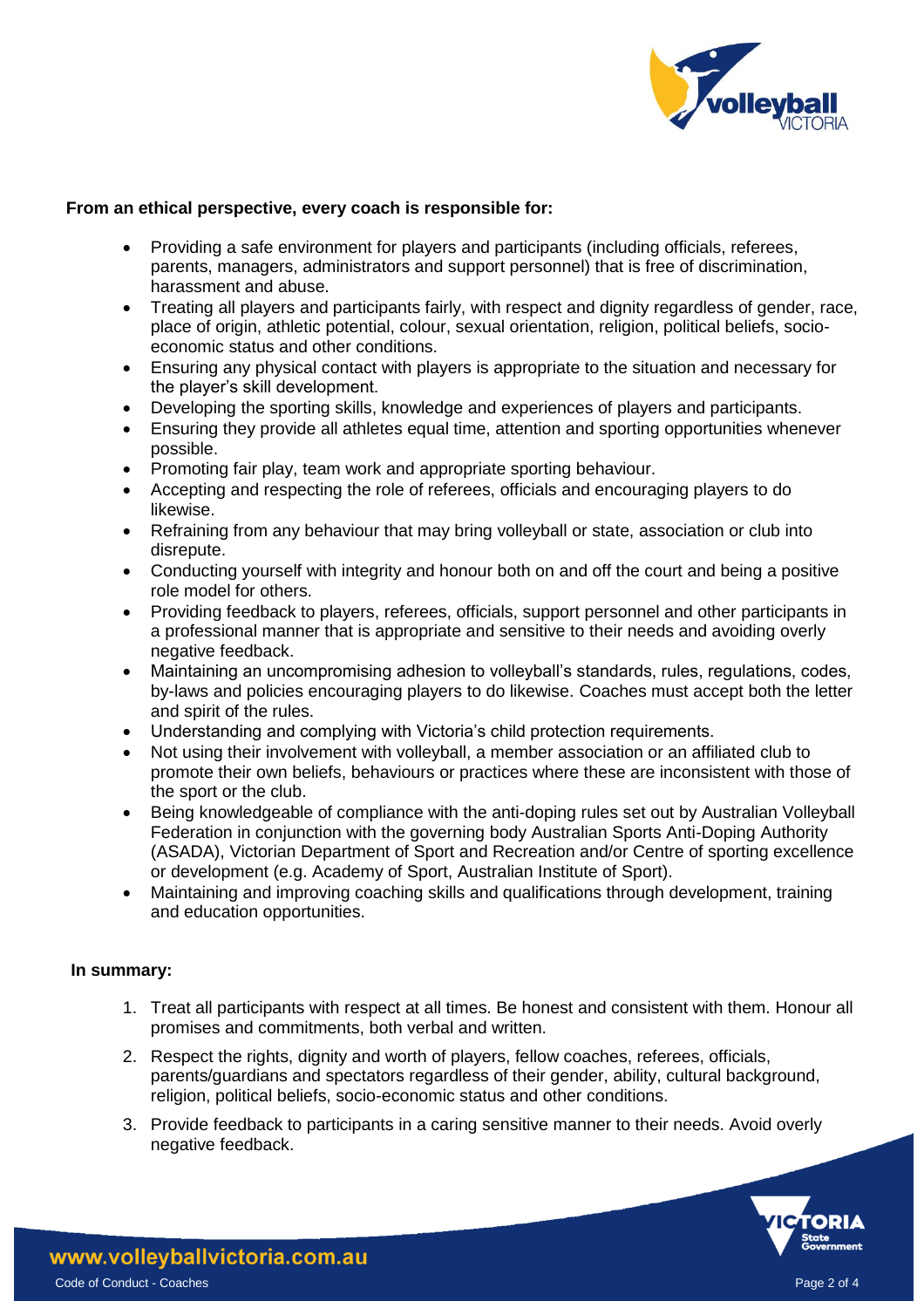

- 4. Place the safety and welfare of the players above all else.
- 5. Refrain from any form of harassment, abuse or discrimination towards others.
- 6. Avoid situations with your players and participants that could be construed as compromising.
- 7. Behave in a sportsmanlike manner at all times and ensure that the game of volleyball is not brought into disrepute by your actions.
- 8. At all times act as a role model that promotes the positive aspects of sport and of volleyball by maintaining the highest standards of personal conduct and projecting a favourable image of the sport of volleyball and of coaching at all times.
- 9. Be courteous, respectful and open to discussion and interaction. Involve the player or participant in decisions that affect them.
- 10. Encourage and facilitate participants' independence and responsibility for their own behaviour, performance, decisions and actions.
- 11. Recognise participants' rights to consult with other coaches and advisers. Cooperate fully with other specialists.
- 12. Make no detrimental statements in public in respect of the performance of any match referee or officials.
- 13. Provide a climate of mutual support amongst the players. Encourage players to respect one another and their worth within the team.
- 14. Determine, in consultation with player/participants and others, what information is confidential and respect that confidentiality.
- 15. Be aware of the FIVB Rules of the Game, AVF and Volleyball Victoria, affiliated Associations and Clubs rules, policies and guidelines. Understand your responsibility if you breach, or are aware of any breaches of their Codes of Behaviour.
- 16. Accept and respect the role of referees and officials in ensuring that competitions are conducted fairly and according to established rules.
- 17. At all times use appropriate training methods which in the long term will benefit the participants and avoid those that could be harmful.
- 18. Ensure that the tasks/training set are suitable for age, experience, ability and physical and psychological conditions of the participants.
- 19. Provide a safe environment for training and competition.
- 20. Recognise the individual differences in players and cater to these as best you can. Always think of the player's long-term best interests.
- 21. Conduct yourself in a responsible manner relating to language, temper and punctuality.
- 22. Be acutely aware of the power that you as a coach develop with your players/participants in the coaching relationship and avoid any sexual intimacy that could develop as a result.
- 23. Adhere to the Volleyball Victoria Anti-Doping Policy, Alcohol Policy and Smoke Free Policy. Actively discourage the use of performance enhancing drugs, the use of alcohol and tobacco and illegal substances.
- 24. Make a commitment to providing a quality service to your players. Provide a training program which is planned and sequential. Maintain or improve your current NCAS accreditation, seek continual improvement through performance appraisal and ongoing coach education and be open to other people's opinions.